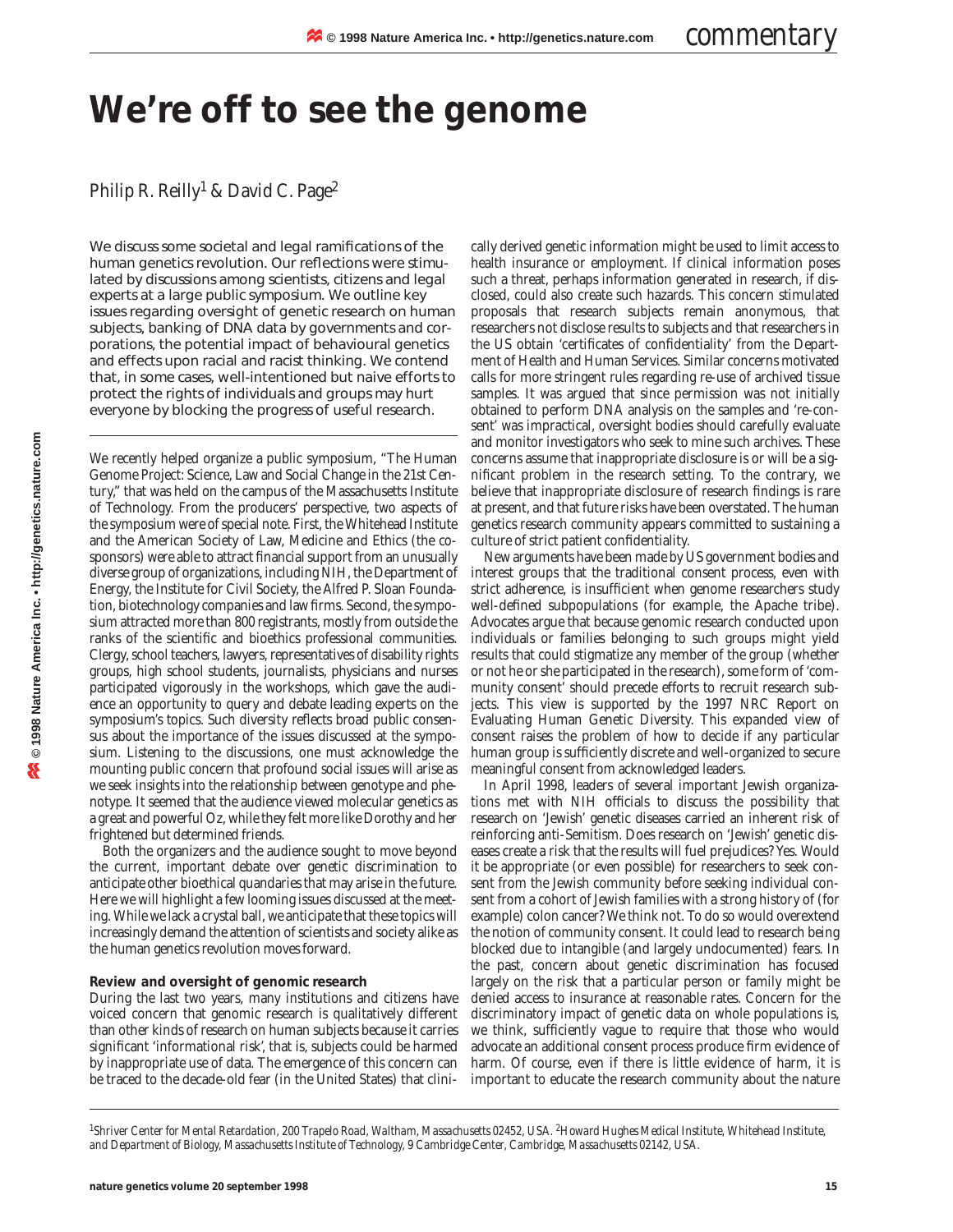and gravity of these fears among the potential subject population, and to ensure that those who monitor genomic studies carefully consider relevant privacy issues.

The befuddlement that can arise when researchers and bureaucrats confront the issue of 'community consent' is evident in the National Human Genome Research Institute's current initiative to identify single nucleotide polymorphisms (SNPs). To ensure privacy and relieve SNP investigators of the need to obtain consent from research subjects, NHGRI set up a repository of DNA samples from 450 anonymous, ethnically diverse USA residents. But

NHGRI went beyond individual anonymity, irreversibly severing all connections between individual samples in the repository and all information about their ethnicity and geographic origins (as well as sex, as if this could not be readily deduced from a DNA sample!). While this additional step immunized NHGRI's SNP initiative against community-consent critiques, it also stripped this large repository collection of much of its scientific usefulness. This is an example of scientific policy makers scuttling a mission rather than engaging in constructive (and difficult) dialogue when faced with a bioethical challenge.

#### **DNA data banking**

#### Concern over the growth of DNA

banking and DNA data banking will be fueled by at least three distinct developments, each involving the widespread use of novel technologies. These are: the rapid growth of forensic DNA banking, the expansion of newborn genetic screening and the rapidly escalating interest of the pharmaceutical industry in accessing the genotypic profiles of large cohorts (millions) of individuals. In the United Kingdom, DNA forensics has grown very rapidly since its inception in the mid-1980s. As of June 1998, the UK Forensic Science Service had collected 320,000 samples for DNA analysis, and had removed 51,000 samples from the bank after suspects had been exonerated<sup>1</sup>. Driven by the desire to be part of the FBI's information system, every state in the US has enacted statutes directing law-enforcement officials to collect and retain tissues for DNA typing from felons convicted of any of a variety of crimes. At first, the focus was sexual felonies, such as rape, in which the odds of obtaining relevant DNA evidence are very high. But the list of crimes covered is expanding. The US appears to be following the UK's lead, where the most frequent use of DNA evidence obtained at the crime scene is now for the resolution of burglaries and auto thefts. Given arrest and conviction statistics and the scope of DNA forensic banking in the UK, one can expect the database to eventually include 30 percent of all males aged 30 or more. (About 30% of men in the UK are convicted of a felony before their 30th birthday<sup>1</sup>.) In the US, forensic DNA databases could eventually reach a comparable size.

The social implications of DNA forensic data banking are potentially much larger than those of the century-old practice of collecting and storing fingerprints of arrested individuals. A fingerprint provides information relevant only to identification. DNA forensic banks retain whole DNA, and many state laws permit (anonymous) research on these samples. Such tissue archives will be of immense interest to those who study human behaviour, and especially to those who study criminality. Imagine, for example, the

potential social consequences of an association study indicating that persons convicted of vehicular manslaughter are ten-fold more likely than those in a control group to carry an allele thought to predispose to alcohol abuse. If such correlations are found, they will influence practices (for example, sentencing and parole) in the criminal justice system. The judiciary must be educated so that it can properly manage such knowledge.

The development of powerful screening technologies will raise additional issues in newborn testing. Already, more than 10 million newborns are screened each year in the western world for



between one and eight genetic disorders (depending upon the nation or state in which they are born). This public health effort, which began when Dr Robert Guthrie developed an automated bacterial inhibition assay for phenylketonuria (PKU) in 1962, will soon be significantly expanded through the use of tandem mass spectrometry (TMS) to identify infants with disorders of fatty acid metabolism, organic acidemias and other diseases. With an extremely low cost per analysed sample, TMS could easily raise the number of disorders for which all children are screened at birth to 30. DNA-based newborn screening programs, which will ask far more questions about each sample, could be deployed within a decade. Such develop-

ments would save the lives or avert serious disability in thousands of children, thus expanding the remarkable triumph of PKU screening. However, during the 36-year history of mandatory newborn screening, states have paid relatively little attention to protecting the security of the tissue sample (a dried blood spot on a filter paper disc which many programs retain for an extended period). The time is ripe for comprehensive reassessment of regulations governing newborn screening. How will we acquire, analyse and store these data? How will we use this information to help people stay well or ameliorate disease? How will we ensure that the information is not misused?

The anticipated use of DNA data banks by pharmaceutical companies is likely to pose additional problems in balancing personal privacy concerns with public health needs. The likelihood that DNA testing will yield powerful insights into predispositions to common diseases (for example, asthma, diabetes, depression, coronary artery disease and Alzheimer disease) has already caused impressive reallocations of resources in the pharmaceutical industry. This industry will have an unslakable thirst for massive amounts of clinical and genotypic data about the populations served. These data will lead to a fundamental reassessment of the efficacy of existing drugs and to new approaches to drug development. Databases composed of clinical records combined with genetic information are rapidly becoming valuable commodities. The commodification of genetic information will create pressures favouring disclosure over privacy. In the US, many states have enacted or are considering laws to forbid the use of genetic data to deny health insurance coverage. Some of these laws could inadvertently prevent reasonable access to data that could be valuable in drug development.

In the not-too-distant future it may become standard practice in technologically advanced societies to collect, analyse and store DNA samples on every citizen. It is possible that major advances